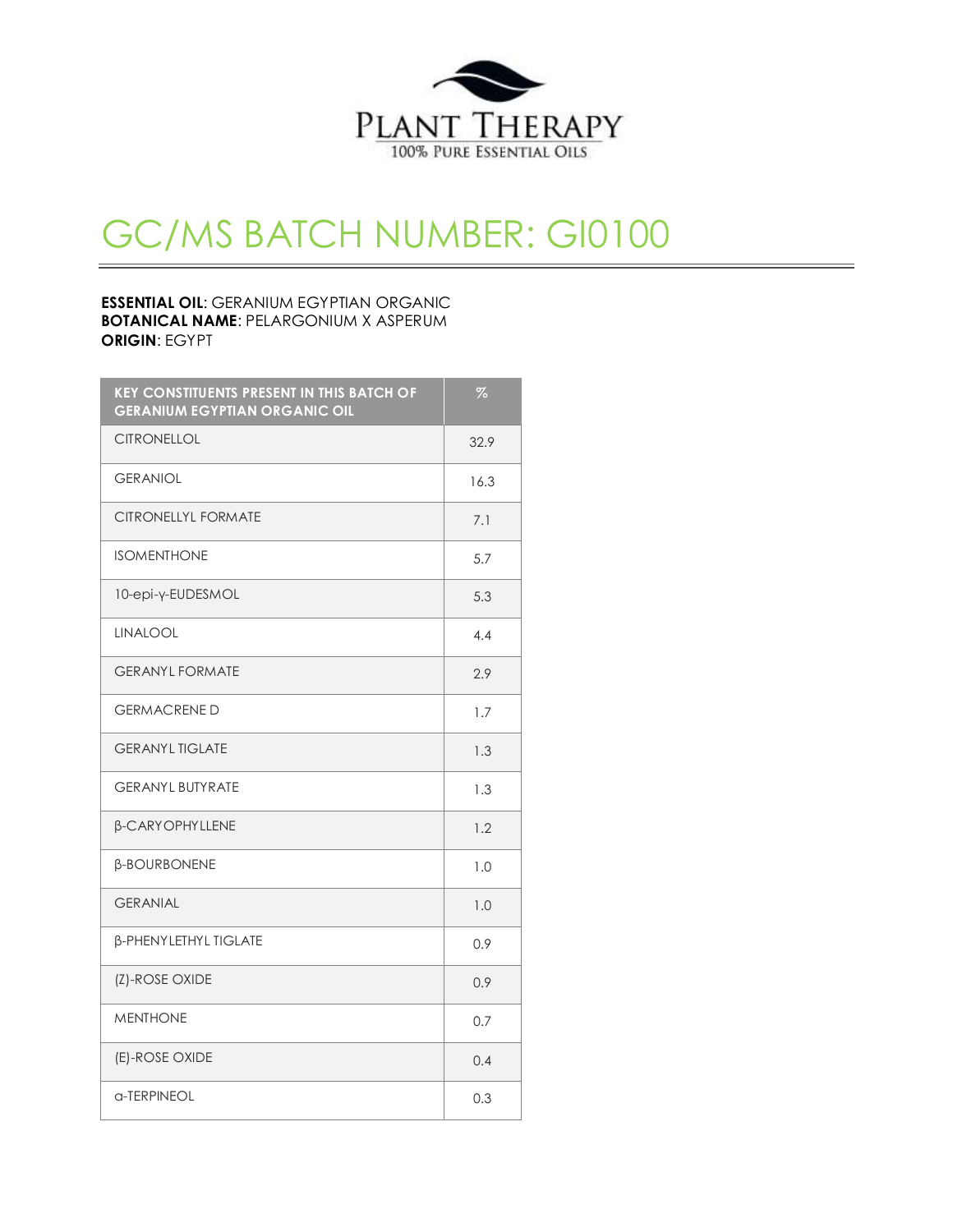| <b>GUAIA-6,9-DIENE</b> | 0.2 |
|------------------------|-----|
|                        |     |

Comments from Robert Tisserand: One of the best Geranium oils I have ever seen, with a sophisticated fresh, rose-mint odor. Conforms to all 15 key ISO constituents. Extremely complex.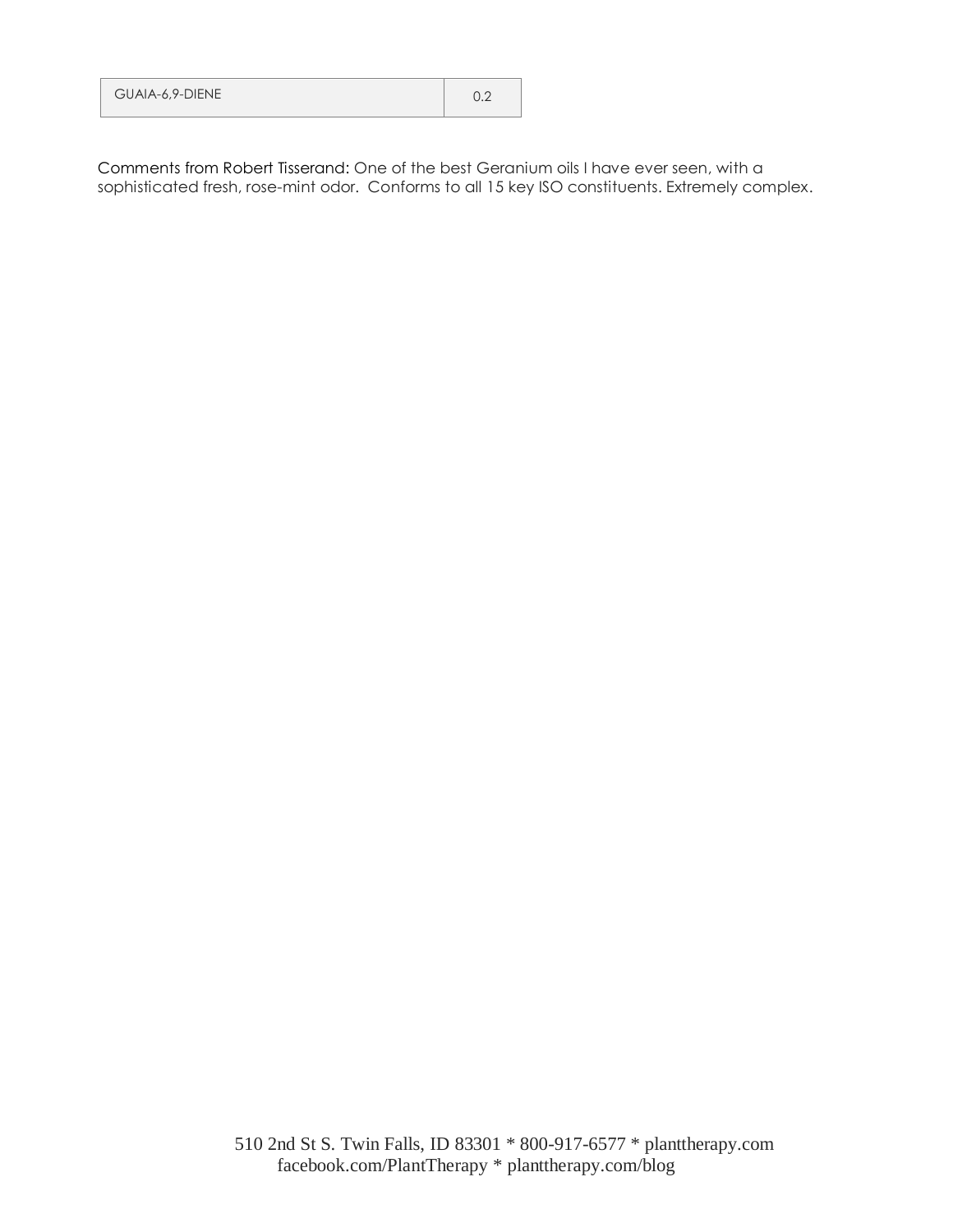Plus que des analsses... des conseils

**Date :** May 24, 2016

*SAMPLE IDENTIFICATION*

**Internal code :** 16E04-PTH3-1-SM **Customer identification :** Organic Geranium Egyptian - Egypt - GI0100512 **Type :** Essential oil **Source :** *Pelargonium x asperum* **Customer :** Plant Therapy

*ANALYSIS*

**Method :** PC-PA-001-15E06, "Analysis of the composition of a liquid essential oil by GC-FID" (in French). **Analyst :** Alexis St-Gelais, M. Sc., chimiste **Analysis date :** 2016-05-05

Checked and approved by :

Colin

Alexis St-Gelais, M. Sc., chimiste 2013-174

*Note: This report may not be published, including online, without the written consent from Laboratoire PhytoChemia.*

*This report is digitally signed, it is only considered valid if the digital signature is intact.*

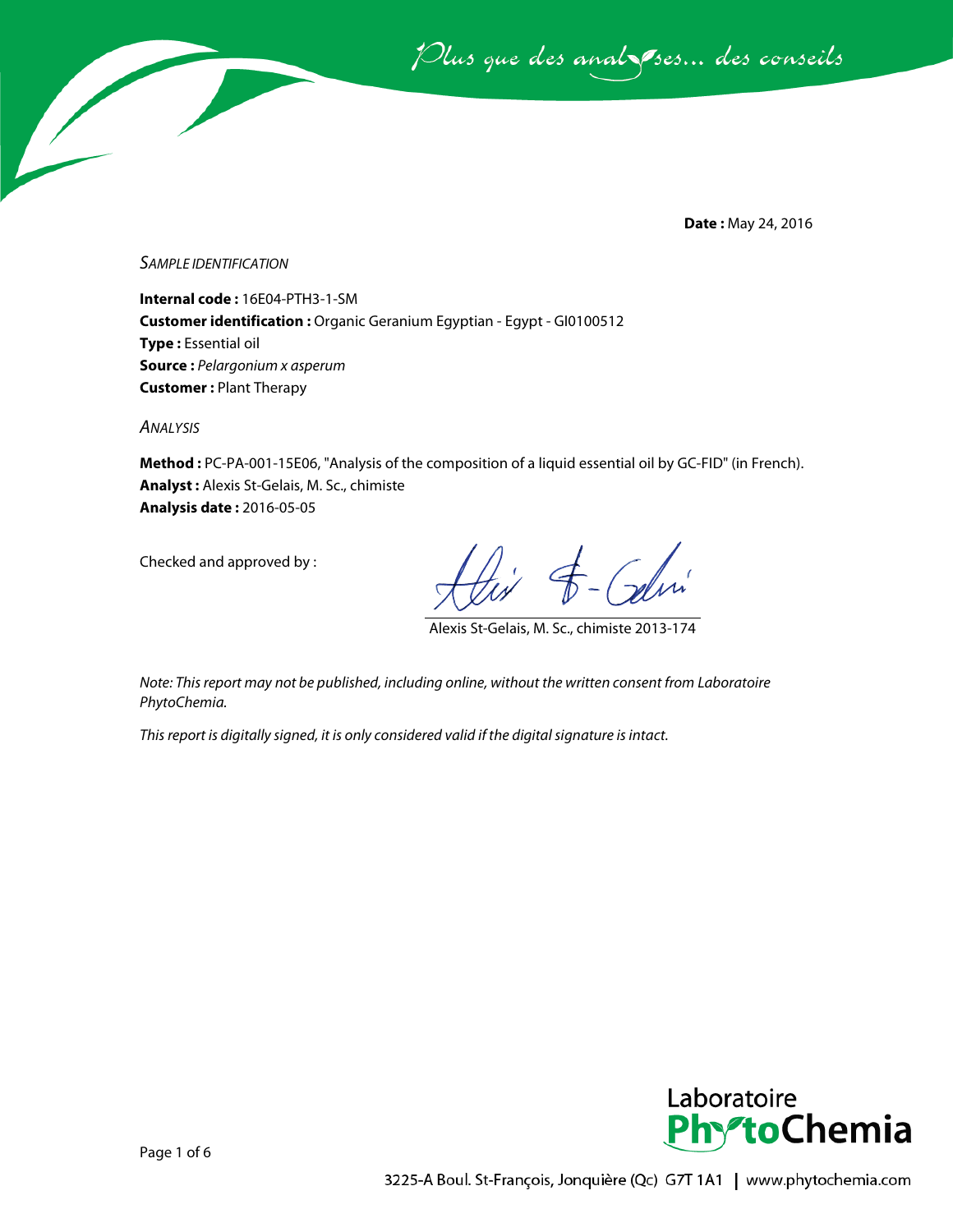#### *IDENTIFIED COMPOUNDS*

|                                  | <b>Column: BP5</b> |      |        | <b>Column: WAX</b> |      |          |                          |
|----------------------------------|--------------------|------|--------|--------------------|------|----------|--------------------------|
| <b>Identification</b>            | R.T.               | R.I. | %      | %                  | R.I. | R.T.     | <b>Molecular Class</b>   |
| Isoamyl alcohol                  | 1.11               | 726  | 0.02   | 0.02               | 1154 | 2.51     | Aliphatic alcohol        |
| 3-Methylpentanol                 | 2.27               | 851  | 0.04   | 0.04               | 1278 | 4.09     | Aliphatic alcohol        |
| cis-Hex-3-en-1-ol                | 2.40               | 861  | 0.03   | 0.04               | 1330 | 4.83     | Aliphatic alcohol        |
| a-Pinene                         | 3.33               | 928  | 0.51   | 0.49               | 951  | 0.91     | Monoterpene              |
| Geranic oxide                    | 4.00               | 968  | 0.05   | 0.04               | 1053 | 1.52     | Monoterp. ether          |
| $\beta$ -Pinene                  | 4.10               | 974  | 0.01   |                    |      |          | Monoterpene              |
| Myrcene                          | $4.37*$            | 991  | 0.15   | 0.09               | 1119 | 2.08     | Monoterpene              |
| trans-Dehydroxylinalool<br>oxide | $4.37*$            | 991  | [0.15] | 0.04               | 1156 | 2.52     | Monoterp. ether          |
| 6-Methyl-5-hepten-2-one          | 4.45               | 995  | 0.05   | 0.05               | 1280 | 4.13     | Aliphatic ketone         |
| a-Phellandrene                   | 4.64               | 1007 | 0.08   | 0.06               | 1112 | 2.01     | Monoterpene              |
| ∆3-Carene                        | 4.67               | 1008 | 0.03   | 0.02               | 1094 | 1.84     | Monoterpene              |
| para-Cymene                      | 5.00               | 1027 | 0.07   | 0.09               | 1212 | 3.18     | Monoterpene              |
| Limonene                         | 5.05               | 1029 | 0.16   | 0.14               | 1143 | 2.37     | Monoterpene              |
| β-Phellandrene                   | 5.08               | 1031 | 0.05   | 0.06               | 1149 | $2.44*$  | Monoterpene              |
| 1,8-Cineole                      | 5.13               | 1034 | 0.01   | [0.06]             | 1149 | $2.44*$  | Monoterp. ether          |
| $cis$ - $\beta$ -Ocimene         | 5.23               | 1040 | 0.09   | 0.14               | 1190 | $2.92*$  | Monoterpene              |
| trans-β-Ocimene                  | 5.41               | 1049 | 0.12   | 0.11               | 1208 | 3.11     | Monoterpene              |
| γ-Terpinene                      | 5.54               | 1057 | 0.04   | [0.14]             | 1190 | $2.92*$  | Monoterpene              |
| cis-Linalool oxide (fur.)        | 5.87               | 1075 | 0.20   | 0.20               | 1384 | 5.62     | Monoterp. alcohol        |
| Terpinolene                      | 6.06               | 1086 | 0.03   | 0.03               | 1228 | 3.40     | Monoterpene              |
| trans-Linalool oxide (fur.)      | 6.18               | 1092 | 0.11   | 0.11               | 1412 | 6.03     | Monoterp. alcohol        |
| 6,7-Epoxymyrcene                 | 6.25               | 1096 | 0.02   | 0.02               | 1364 | 5.32     | Monoterp. ether          |
| Perillene                        | 6.38               | 1103 | 0.01   |                    |      |          | Monoterp. ether          |
| Linalool                         | 6.52               | 1108 | 4.44   | 4.62               | 1502 | 7.74     | Monoterp. alcohol        |
| cis-Rose oxide                   | 6.65               | 1113 | 0.91   | 0.89               | 1301 | 4.41     | Monoterp. ether          |
| trans-Rose oxide                 | 6.99               | 1126 | 0.39   | 0.40               | 1312 | 4.57     | Monoterp. ether          |
| Isopulegol                       | $7.58*$            | 1148 | 0.08   | 0.03               | 1511 | 7.90     | Monoterp. ketone         |
| Camphor                          | $7.58*$            | 1148 | [0.08] | 0.20               | 1421 | $6.20*$  | Monoterp. ketone         |
| Menthone                         | $7.80*$            | 1156 | 0.94   | 0.75               | 1395 | 5.77     | Monoterp. ketone         |
| Citronellal                      | $7.80*$            | 1156 | [0.94] | 5.91               | 1419 |          | 6.16* Monoterp. aldehyde |
| Isomenthone                      | 8.08               | 1166 | 5.72   | [5.91]             | 1419 | $6.16*$  | Monoterp. ketone         |
| cis-Hex-3-en-1-yl butyrate       | 8.77               | 1192 | 0.14   | [5.91]             | 1419 | $6.16*$  | Aliphatic ester          |
| a-Terpineol                      | 9.08               | 1203 | 0.33   | 2.07               | 1630 | $11.67*$ | Monoterp. alcohol        |
| Nerol                            | 10.19              | 1228 | 0.35   | 0.39               | 1735 | 16.65    | Monoterp. alcohol        |
| Citronellol                      | 10.68              | 1239 | 32.92  | 33.79              | 1722 | 15.83    | Monoterp. alcohol        |
| <b>Neral</b>                     | 10.85              | 1243 | 0.52   | 0.62               | 1604 | $10.71*$ | Monoterp. aldehyde       |
| cis-Isogeraniol                  | 11.37              | 1255 | 0.01   | 0.39               | 1748 | $17.38*$ | Monoterp. alcohol        |
| Geraniol                         | 11.68              | 1262 | 16.30  | 16.41              | 1791 | 19.93    | Monoterp. alcohol        |
| Citronellyl formate              | 12.44*             | 1279 | 7.42   | 7.12               | 1562 | 9.44     | Monoterp. ester          |
| Geranial                         | 12.44*             | 1279 | [7.42] | 1.02               | 1652 | 12.69    | Monoterp. aldehyde       |

Plus que des analzes... des conseils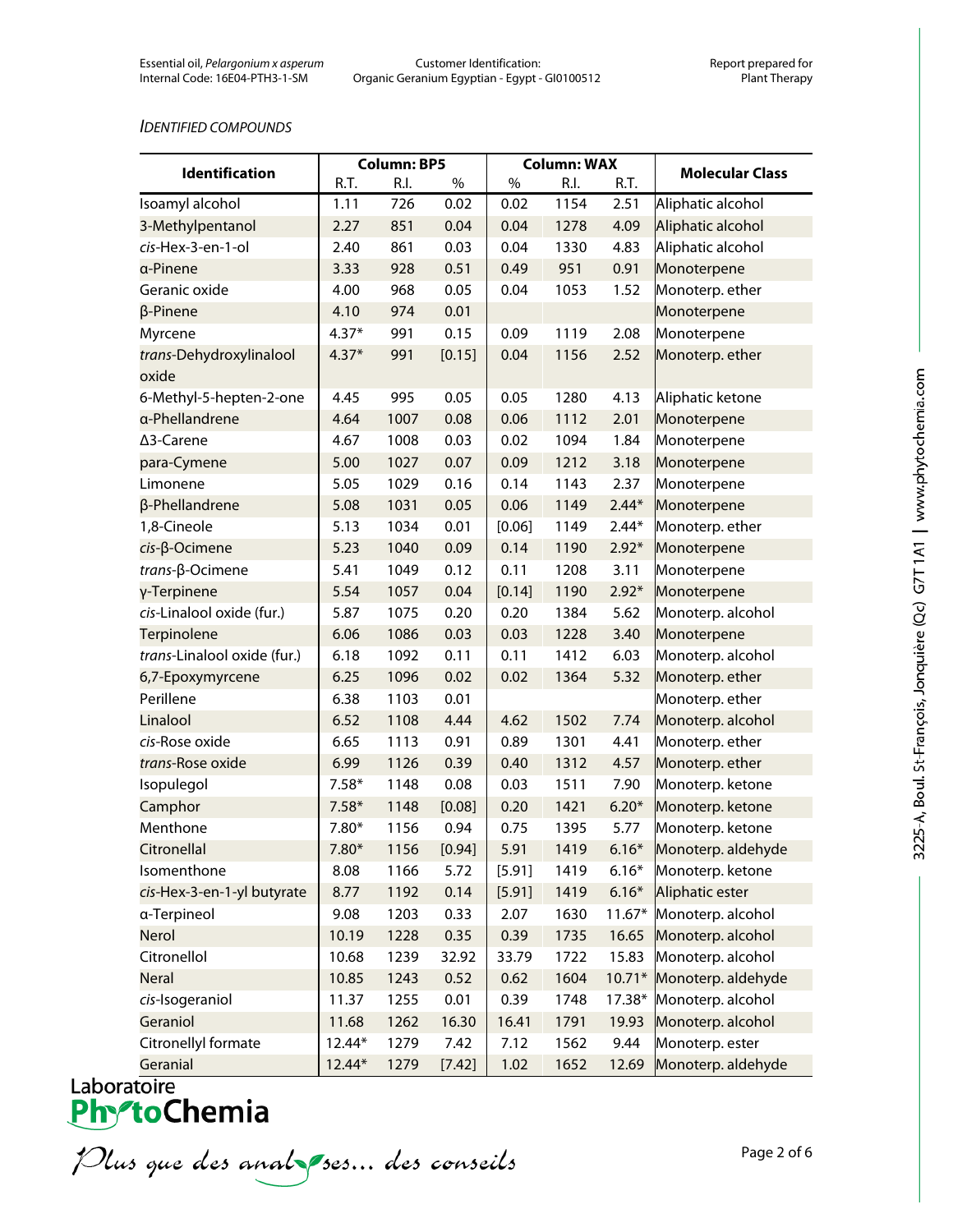Essential oil, *Pelargonium x asperum* Customer Identification: Report prepared for Organic Geranium Egyptian - Egypt - GI0100512

| Geranyl formate            | 13.69  | 1305 | 2.93   | 2.98   | 1640 | $12.14*$ | Monoterp. ester     |
|----------------------------|--------|------|--------|--------|------|----------|---------------------|
| a-Cubebene                 | 15.56  | 1335 | 0.16   | [0.20] | 1421 | $6.20*$  | Sesquiterpene       |
| Citronellyl acetate        | 16.80  | 1354 | 0.27   | 0.17   | 1610 | 10.87    | Monoterp. ester     |
| a-Copaene                  | 17.21  | 1361 | 0.47   | 0.47   | 1442 | 6.59     | Sesquiterpene       |
| β-Bourbonene               | 17.63  | 1367 | 1.03   | 0.99   | 1462 | 6.98     | Sesquiterpene       |
| 1,5-diepi-β-Bourbonene     | 17.74  | 1369 | 0.10   |        |      |          | Sesquiterpene       |
| β-Cubebene                 | 17.89* | 1371 | 0.12   | 0.04   | 1488 | 7.46     | Sesquiterpene       |
| Neryl acetate              | 17.89* | 1371 | [0.12] | 0.25   | 1674 | 13.62    | Monoterp. ester     |
| β-Elemene                  | 18.37  | 1378 | 0.05   | 0.06   | 1522 | 8.19     | Sesquiterpene       |
| Geranyl acetate            | 18.84  | 1386 | 0.39   | 0.36   | 1696 | 14.66    | Monoterp. ester     |
| β-Caryophyllene            | 20.01  | 1403 | 1.16   | 1.29   | 1529 | $8.42*$  | Sesquiterpene       |
| trans-α-Bergamotene        | 20.90  | 1414 | 0.13   | [1.29] | 1529 | $8.42*$  | Sesquiterpene       |
| Seychellene                | 21.97  | 1427 | 0.38   | 0.28   | 1555 | 9.22     | Sesquiterpene       |
| $cis$ - $\beta$ -Farnesene | 22.44* | 1433 | 0.45   | 0.46   | 1592 | $10.33*$ | Sesquiterpene       |
| 6,9-Guaiadiene             | 22.44* | 1433 | [0.45] | 0.25   | 1546 | 8.92     | Sesquiterpene       |
| a-Humulene                 | 22.71  | 1436 | 0.24   | [0.46] | 1592 | $10.33*$ | Sesquiterpene       |
| allo-Aromadendrene         | 22.97  | 1439 | 0.18   | 0.29   | 1569 | 9.62     | Sesquiterpene       |
| Citronellyl propionate     | 23.42  | 1445 | 0.27   |        |      |          | Monoterp. ester     |
| γ-Muurolene                | 24.38  | 1456 | 0.27   | [0.62] | 1604 | $10.71*$ | Sesquiterpene       |
| Germacrene D               | 24.91  | 1463 | 1.66   | [2.07] | 1630 | $11.67*$ | Sesquiterpene       |
| Viridiflorene              | 25.16  | 1466 | 0.13   |        |      |          | Sesquiterpene       |
| Bicyclogermacrene          | 25.67  | 1472 | 0.24   | 0.28   | 1649 | 12.54    | Sesquiterpene       |
| Geranyl propionate         | 26.00  | 1476 | 0.70   | 0.83   | 1760 | 18.07    | Monoterp. ester     |
| a-Muurolene                | 26.09  | 1477 | 0.35   | [2.98] | 1640 | 12.14*   | Sesquiterpene       |
| Epizonarene                | 26.53  | 1482 | 0.10   | [2.07] | 1630 | $11.67*$ | Sesquiterpene       |
| β-Dihydroagarofuran        | 26.87  | 1486 | 0.17   |        |      |          | Sesquiterp. ether   |
| γ-Cadinene                 | 27.86  | 1498 | 0.23   | 0.33   | 1676 | 13.74*   | Sesquiterpene       |
| δ-Cadinene                 | 28.56  | 1507 | 0.79   | 0.90   | 1682 | 14.02*   | Sesquiterpene       |
| Zonarene                   | 28.75  | 1510 | 0.15   | [0.33] | 1676 | 13.74*   | Sesquiterpene       |
| trans-Calamenene           | 28.85  | 1511 | 0.22   | 0.19   | 1739 | 16.90    | Sesquiterpene       |
| Geranyl isobutyrate        | 29.23  | 1516 | 0.09   | 0.08   | 1794 | 20.07    | Monoterp. ester     |
| trans-γ-Bisabolene         | 29.48  | 1520 | 0.10   | [0.90] | 1682 | 14.02*   | Sesquiterpene       |
| trans-Cadina-1,4-diene     | 29.62  | 1522 | 0.13   | 0.13   | 1701 | 14.85    | Sesquiterpene       |
| α-Agarofuran               | 30.31  | 1531 | 0.28   | 0.27   | 1770 | 18.69    | Sesquiterp. ether   |
| Citronellyl butyrate       | 30.76  | 1537 | 0.34   | [0.39] | 1748 | 17.38*   | Monoterp. ester     |
| Spathulenol                | 33.13* | 1570 | 0.26   | 0.16   | 2021 | 34.76*   | Sesquiterp. alcohol |
| Caryophyllene oxide        | 33.13* | 1570 | [0.26] | 0.10   | 1850 | 23.77    | Sesquiterp. ether   |
| Geranyl butyrate           | 33.26  | 1572 | 0.85   | 0.85   | 1835 | 22.64    | Monoterp. ester     |
| Viridiflorol               | 33.59  | 1576 | 0.07   | 0.17   | 1990 | 32.93    | Sesquiterp. alcohol |
| Phenylethyl tiglate        | 34.64  | 1590 | 0.88   | 0.92   | 2078 | 36.90    | Phenolic ester      |
| 10-epi-γ-Eudesmol          | 35.59  | 1604 | 5.25   | 5.39   | 1987 | 32.75    | Sesquiterp. alcohol |
| 1,10-diepi-Cubenol         | 35.86  | 1610 | 0.06   | 0.11   | 1960 | 31.12    | Sesquiterp. alcohol |
| Hinesol                    | 36.07  | 1615 | 0.12   | 0.15   | 2101 | 37.72    | Sesquiterp. alcohol |
| γ-Eudesmol                 | 36.32  | 1621 | 0.10   | 0.08   | 2070 | 36.62    | Sesquiterp. alcohol |

# Laboratoire<br>**Phy<sup>s</sup>toChemia**

Plus que des analzes... des conseils

Page 3 of 6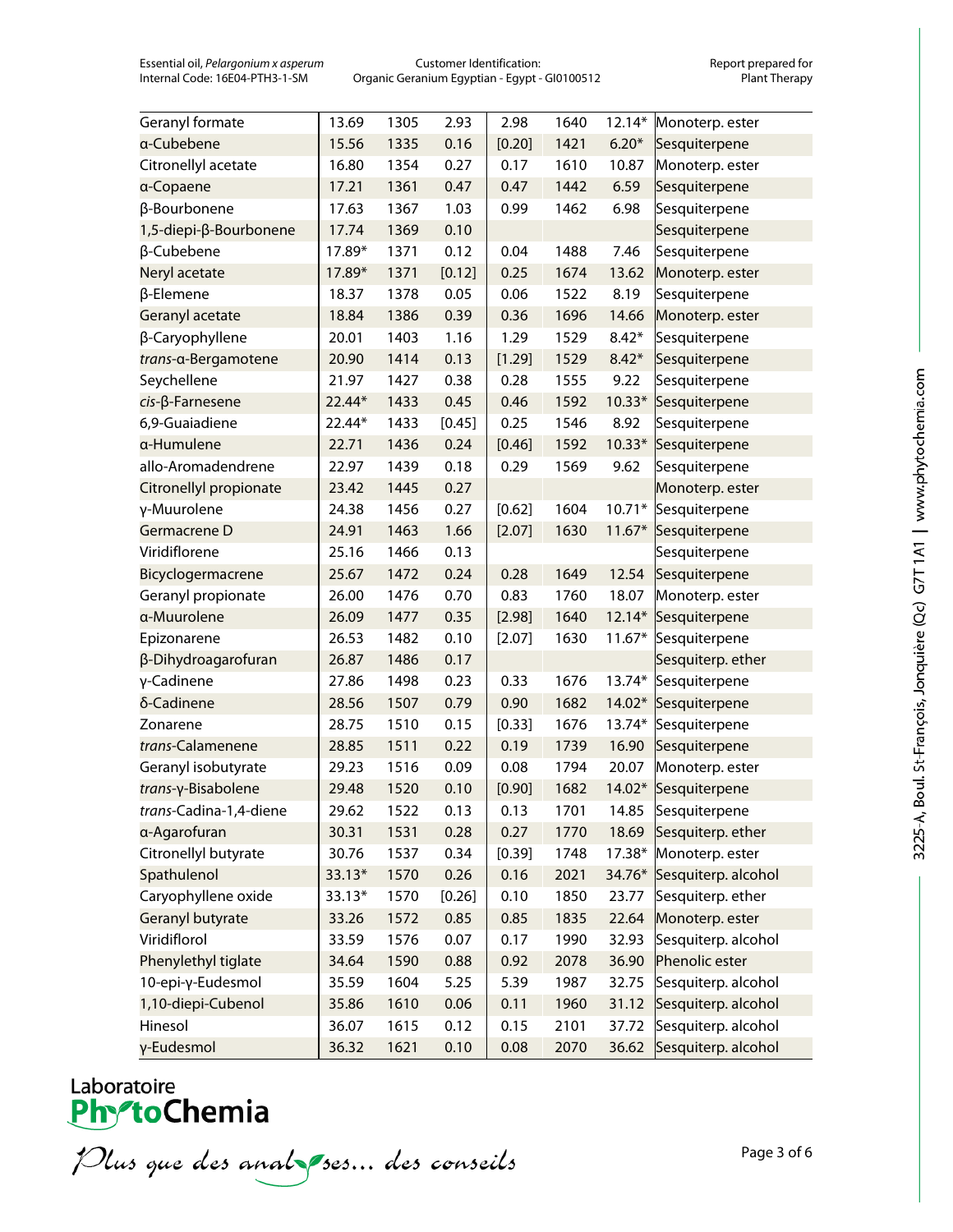Essential oil, *Pelargonium x asperum* Customer Identification: Report prepared for Organic Geranium Egyptian - Egypt - GI0100512

| <b>Total identified</b> |          |      | 97.61% 98.25% |        |      |          |                     |
|-------------------------|----------|------|---------------|--------|------|----------|---------------------|
| Geranyl caprylate       | 46.80    | 1951 | 0.04          | 0.04   | 2232 | 41.46    | Monoterp. ester     |
| Geranyl caproate        | 41.41    | 1757 | 0.08          | 0.13   | 2029 | 35.16    | Monoterp. ester     |
| Geranyl caproate isomer | 40.24    | 1720 | 0.17          | [0.16] | 2021 | $34.76*$ | Monoterp. ester     |
| Geranyl tiglate         | 39.66    | 1702 | 1.25          | 1.41   | 2036 | 35.43    | Monoterp. ester     |
| Citronellyl tiglate     | 38.31    | 1670 | 0.25          | 0.27   | 1942 | 30.03    | Monoterp. ester     |
| Geranyl valerate        | 38.03    | 1663 | 0.13          | 0.11   | 1932 | 29.39    | Monoterp. ester     |
| a-Cadinol               | 37.47    | 1649 | 0.17          | 0.08   | 2128 | 38.65    | Sesquiterp. alcohol |
| a-Fudesmol              | $37.25*$ | 1644 | [0.70]        | 0.18   | 2127 | 38.59    | Sesquiterp. alcohol |
| β-Eudesmol              | $37.25*$ | 1644 | 0.70          | 0.27   | 2114 | 38.13    | Sesquiterp. alcohol |
| τ-Muurolol              | 36.92    | 1636 | 0.22          | 0.12   | 2095 | 37.49    | Sesquiterp. alcohol |
| τ-Cadinol               | 36.69    | 1630 | 0.15          | 0.22   | 2075 | 36.77    | Sesquiterp. alcohol |
| Cubenol                 | 36.46    | 1625 | 0.23          | 0.19   | 1957 | 30.96    | Sesquiterp. alcohol |

\*: Two or more compounds are coeluting on this column

[xx]: Duplicate percentage due to coelutions, not taken account in the identified total

Note: no correction factor was applied

## *OTHER DATA*

**Physical aspect :** Light yellow liquid **Refractive index :** 1.4675 ± 0.0003 (20 °C)

### *CONCLUSION*

No adulterant, contaminant or diluent were detected using this method.



Plus que des analzes... des conseils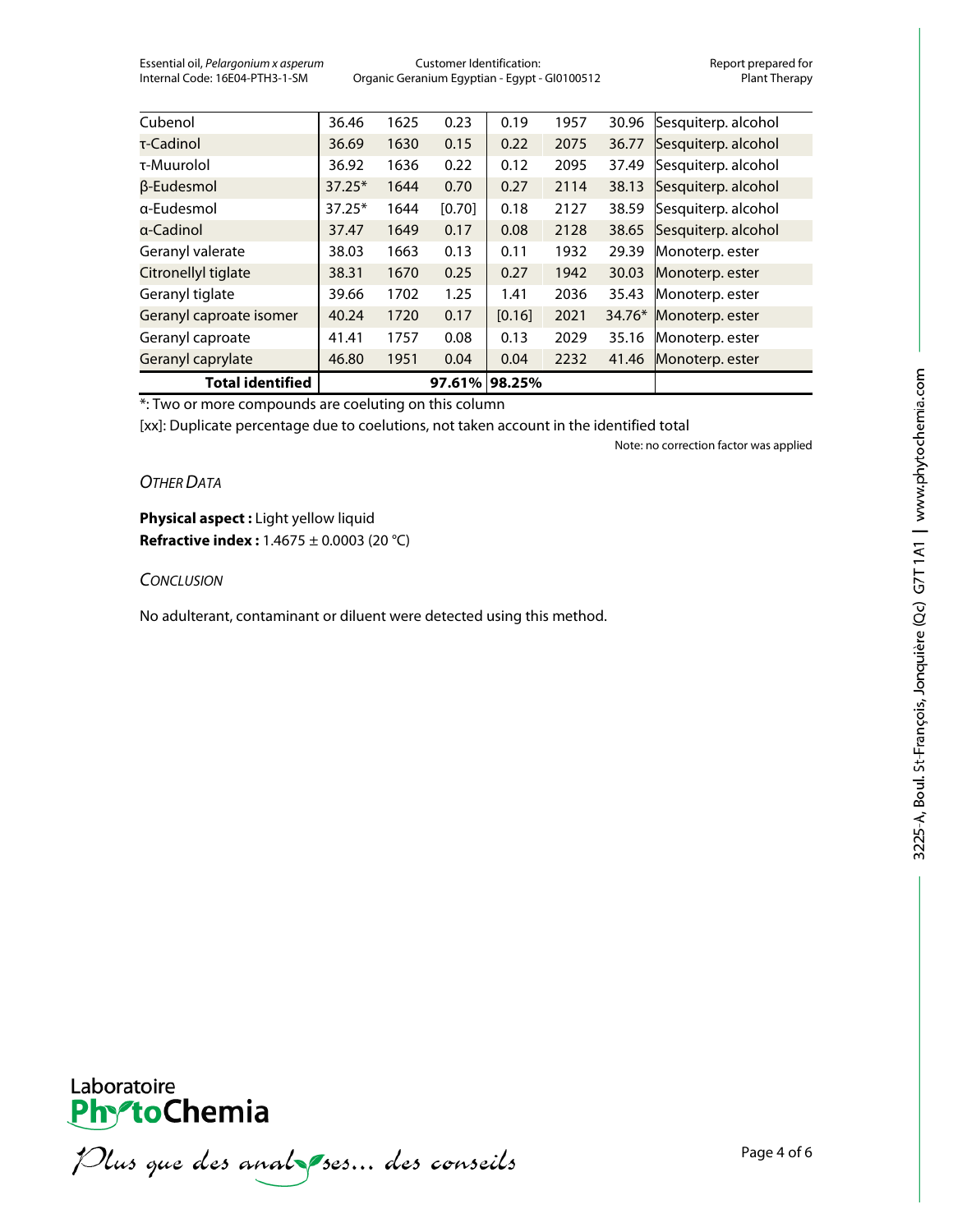

Laboratoire **PhytoChemia** 

Plus que des anal ses... des conseils

Page 5 of 6

3225-A, Boul. St-François, Jonquière (Qc) G7T1A1 | www.phytochemia.com